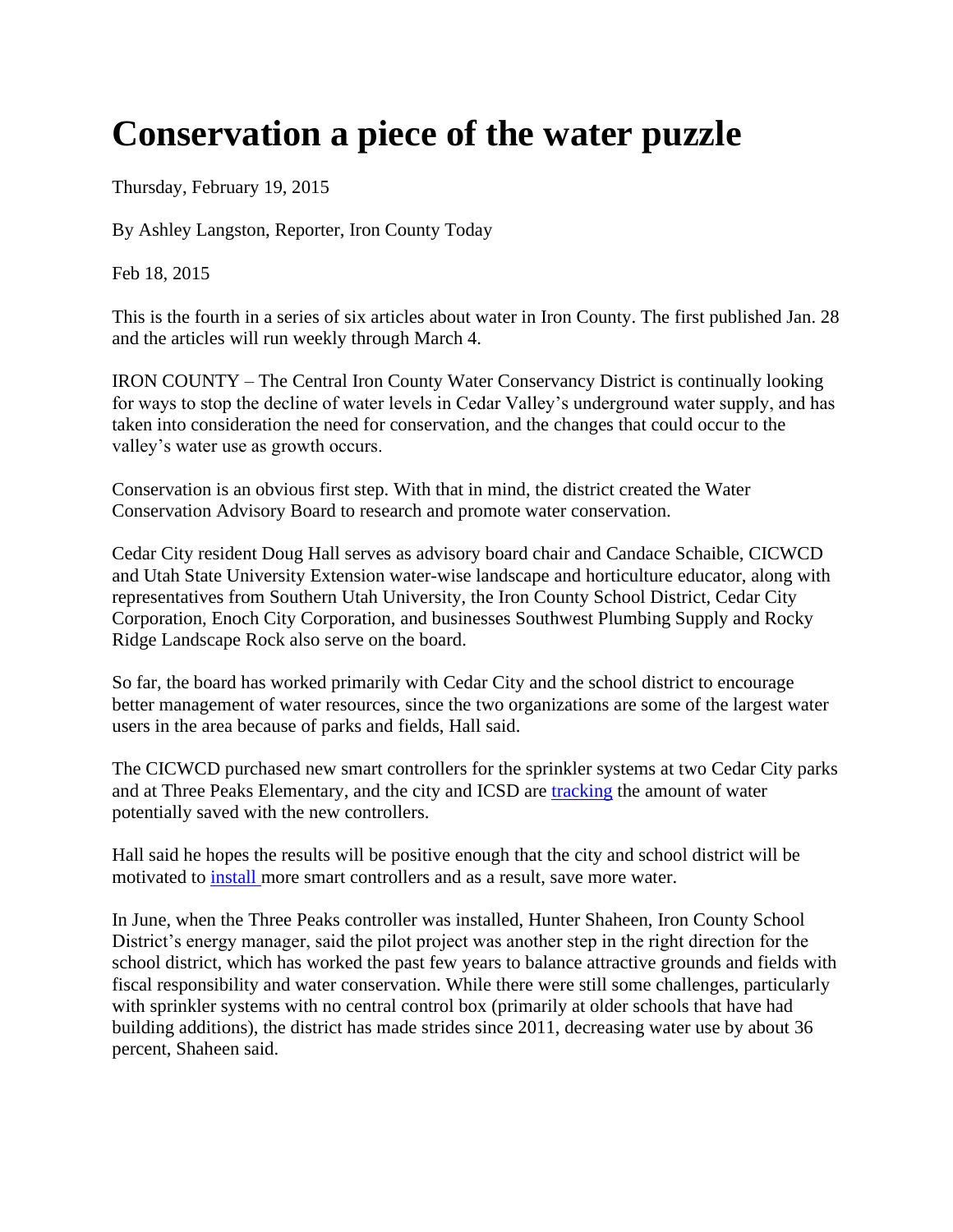Hall said he has had positive conversations with Cedar City officials and he feels the city is making water conservation more of a priority as well.

The advisory board's next focus will be on businesses to encourage business owners, landscape companies and building owners to manage their water use. The focus after that will be on residents in general, Hall said. He added that while the bigger water users have been the primary focus, things have been done on all levels and conservation efforts will [continue.](http://www.ironcountytoday.com/view/full_story/26478561/article-Conservation-a-piece-of-the-water-puzzle?instance=secondary_stories_left_column) Free sprinkler checks for individuals and businesses have been performed by Schaible the past couple summers, and water-wise education has been offered for landscapers.

County Commissioner Dale Brinkerhoff said conservation is important and residents should be "practical," finding a balance between wise water use and a good quality of life.

While the CICWCD is certainly working on conservation, board members know conservation alone cannot bring the aquifer back into balance.

Agriculture as a whole is the largest water user in Iron County, as 532,464 acres (about 25 percent of the county's land), were [farmland](http://www.ironcountytoday.com/view/full_story/26478561/article-Conservation-a-piece-of-the-water-puzzle?instance=secondary_stories_left_column) in 2012, according to the Utah Foundation.

Agriculture is also an important part of Iron County's heritage, and District General Manager Paul Monroe said county officials and the CICWCD board want to keep that heritage intact.

"It's not our purpose to go out and buy out all the farmland in Iron County and subdivide it. If it happens naturally, it happens," he said.

Brinkerhoff said all water in Utah is owned by the state, and rights are granted and controlled by the state, which is appropriate. It is a system that works, he said.

Those on a state level are also concerned with the health of the Cedar Valley aquifer and now monitor agricultural water users throughout Utah. Kurt Vest, regional engineer for the Utah Division of Water Rights Southwestern Regional Office, said just in the past year, the state has begun mapping water use in Iron County, and while it mainly keeps track of large irrigators, the majority of water users in Utah are tracked to ensure they are within their rights.

Vest said as the county grows, some agricultural land will naturally be converted to residential neighborhoods, and though the water right will remain the same, less water will generally be used.

Vest added that while many believe agricultural water rights are reduced or "cut" when they are transferred over to residential use, that is not true. One-acre foot of water right is 1 acre-foot even if it changes hands from a farmer to a municipality, he said.

Though agricultural to residential conversion will likely result in less water consumption, it will not make too much difference in the overall picture. Monroe said the aquifer is already being overdrawn and there are many unused water rights on paper that technically can be put to use as the population grows, further mining the aquifer.